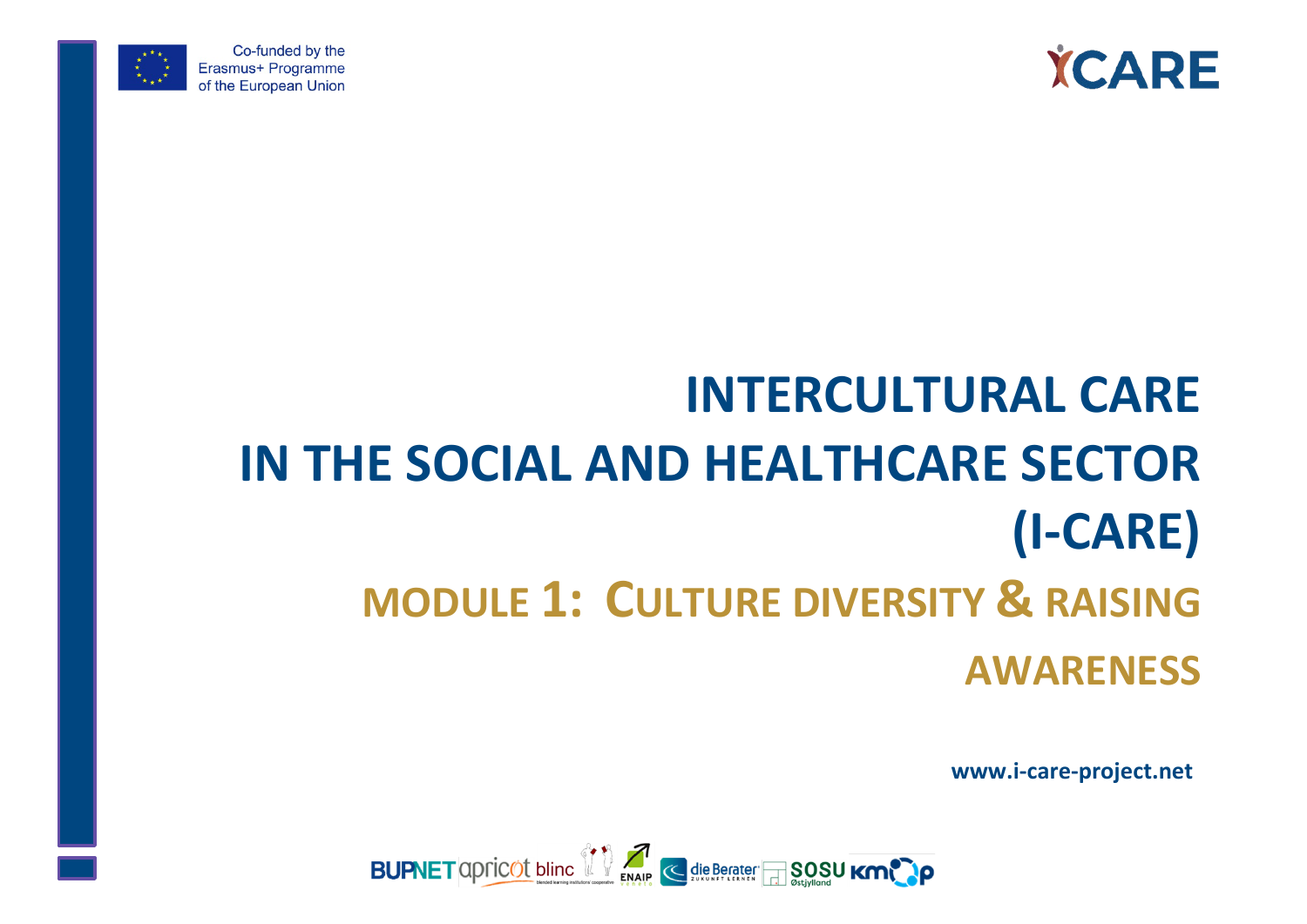



## **Project Information**

| Project title:       | INTERCULTURAL CARE IN THE SOCIAL AND HEALTHCARE SECTOR (I-CARE)             |
|----------------------|-----------------------------------------------------------------------------|
| Project number:      | 2019-1-UK01-KA202-061433                                                    |
| Sub-programme or KA: | Key Action 2: Cooperation for innovation and the exchange of good practices |
| Authoring partner:   | Apricot & ENAIP                                                             |
| Date of preparation: | June 2021                                                                   |



This work is licensed under the Creative Commons Attribution-NonCommercial-ShareAlike 4.0 License @ 2021 by I-CARE Consortium

The European Commission support for the production of this publication does not constitute endorsement of the contents which reflects the views only of the authors, and the Commission cannot be held responsible for any use which may be made of the information contained therein.

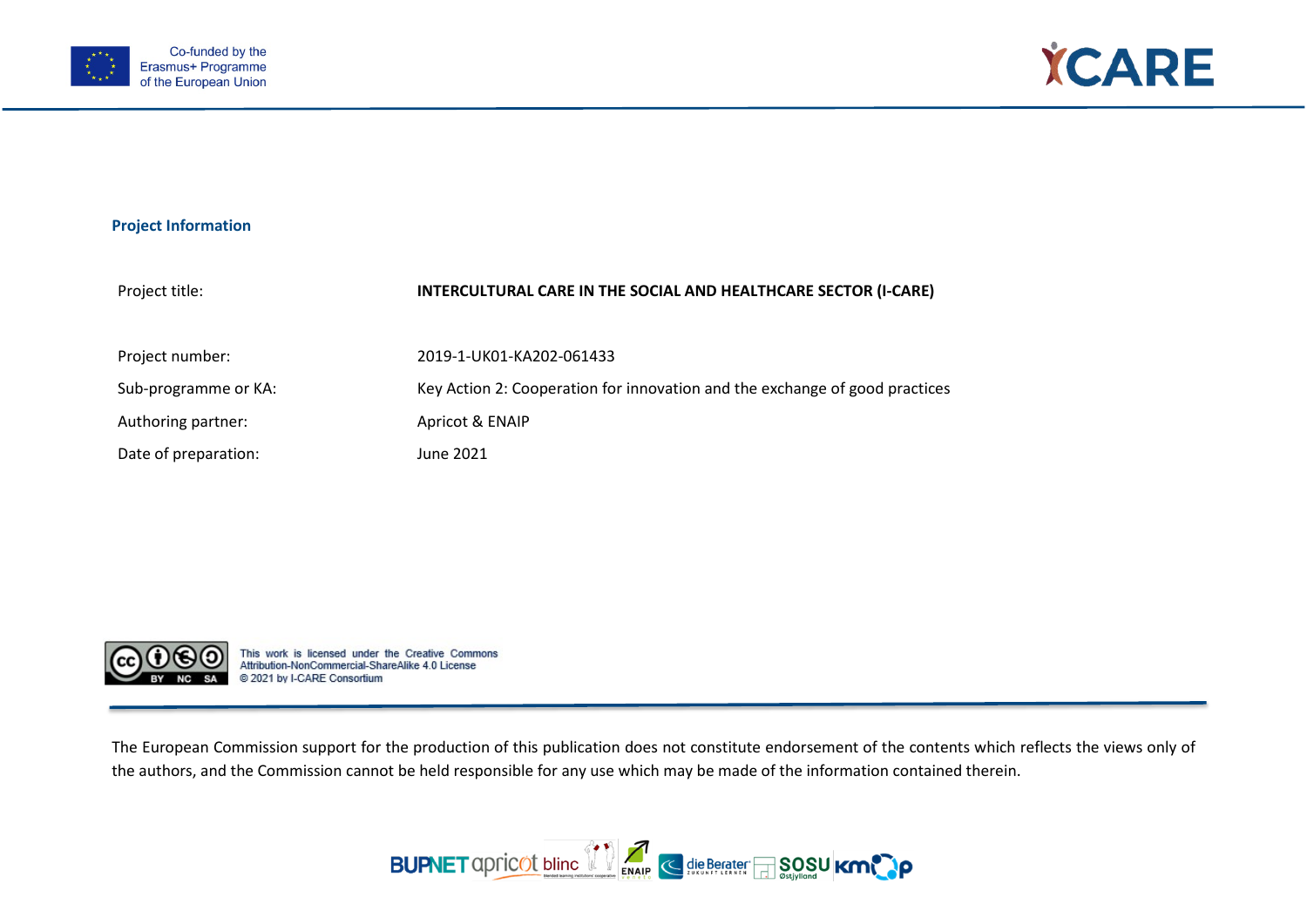



# Contents

| $\textbf{Learning Outcomes} \textit{} \textit{} \textit{} \textit{} \textit{} \textit{} \textit{} \textit{} \textit{} \textit{} \textit{} \textit{} \textit{} \textit{} \textit{} \textit{} \textit{} \textit{} \textit{} \textit{} \textit{} \textit{} \textit{} \textit{} \textit{} \textit{} \textit{} \textit{} \textit{} \textit{} \textit{} \textit{} \textit{} \textit{} \textit{} \text$ |
|--------------------------------------------------------------------------------------------------------------------------------------------------------------------------------------------------------------------------------------------------------------------------------------------------------------------------------------------------------------------------------------------------|
|                                                                                                                                                                                                                                                                                                                                                                                                  |
|                                                                                                                                                                                                                                                                                                                                                                                                  |
|                                                                                                                                                                                                                                                                                                                                                                                                  |
|                                                                                                                                                                                                                                                                                                                                                                                                  |
|                                                                                                                                                                                                                                                                                                                                                                                                  |
|                                                                                                                                                                                                                                                                                                                                                                                                  |
|                                                                                                                                                                                                                                                                                                                                                                                                  |
|                                                                                                                                                                                                                                                                                                                                                                                                  |

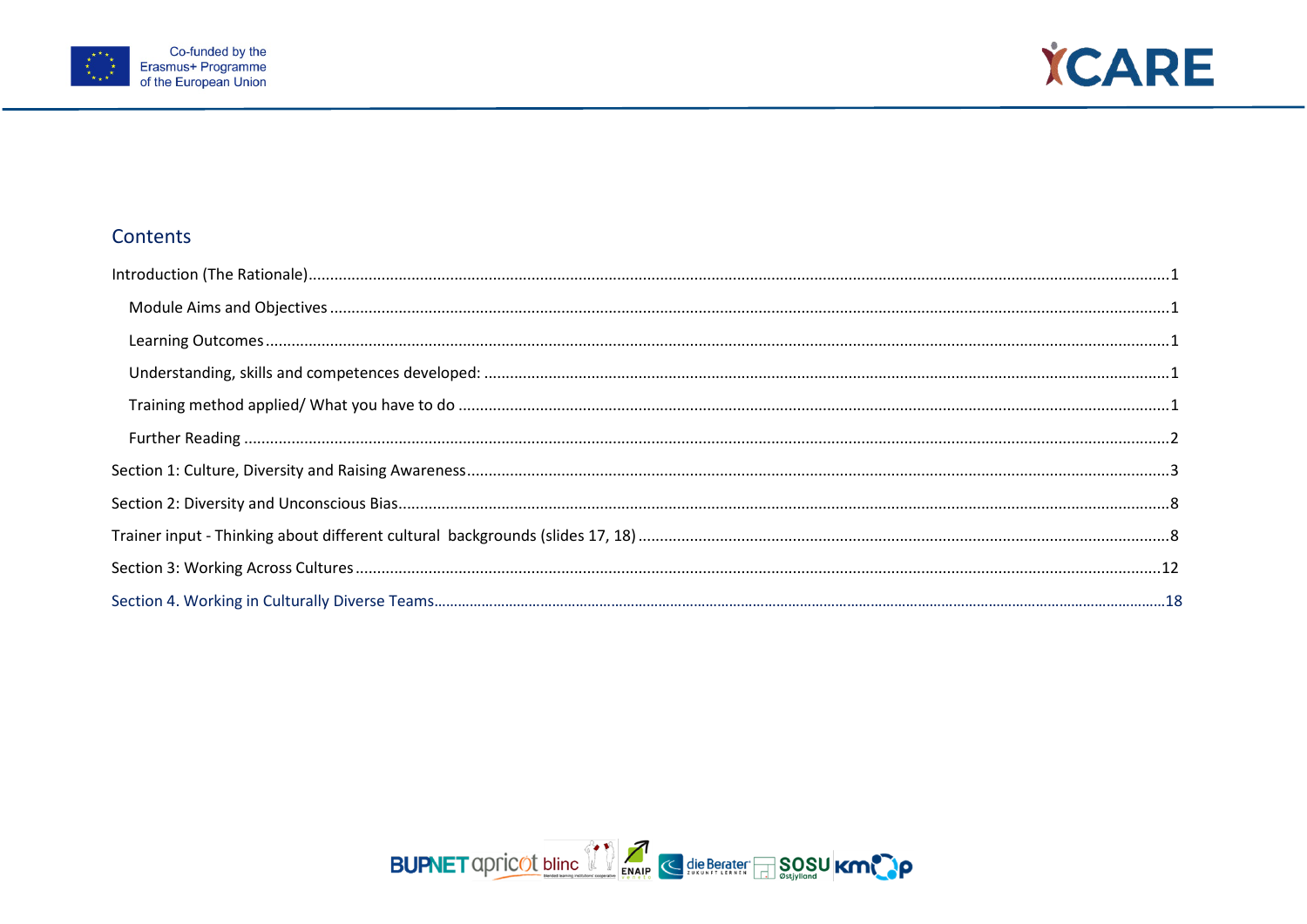



# **KEY**

 $\mathbf{r}$ 



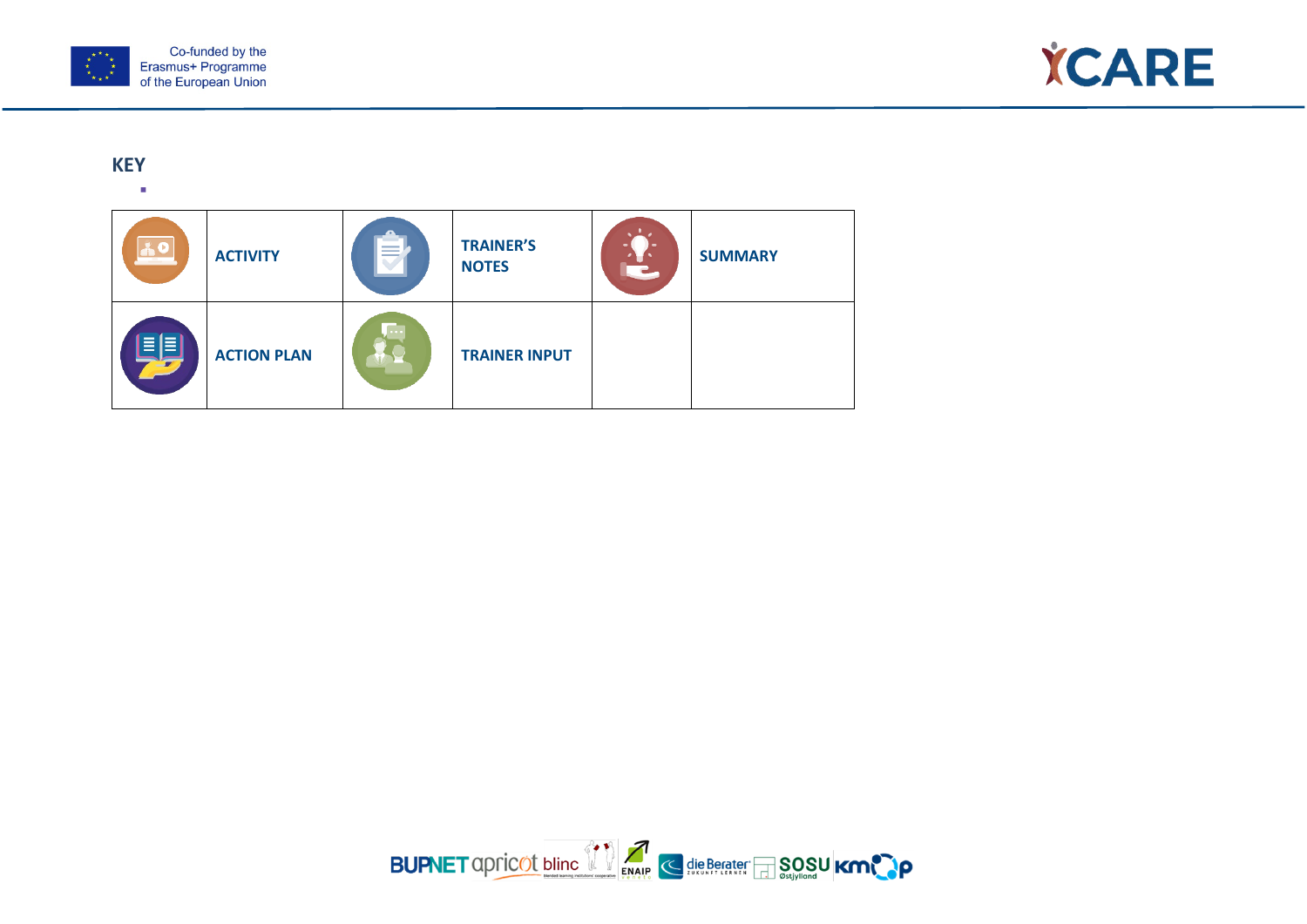



# <span id="page-4-0"></span>**Introduction (The Rationale)**

This module raises awareness of cultural diversity and unconscious bias.

## <span id="page-4-1"></span>**Module Aims and Objectives**

The purpose of this module is to be an introduction to developing cultural competence.

## <span id="page-4-2"></span>**Learning Outcomes**

By the end of this module you will:

- ♦ Have thought about your own cultural background and how this might influence you.
- Have explored definitions of culture.
- Have discussed and recognised cultural similarities and differences.
- ♦ Understand the difference between generalisations and stereotypes.
- ♦ Understand how to work effectively with people across different cultures.

## <span id="page-4-3"></span>**Understanding, skills and competences developed:**

- ♦ Increased intercultural awareness.
- Enhancement of life skills
- Better developed social skills when delivering services to those from a different culture to self.
- Personal skills in working across cultures.
- ♦ Increased level of competence in working in multi-cultural environments.

## <span id="page-4-4"></span>**Training method applied/ What you have to do**

This module is available as e-learning and can be delivered face-to-face in a classroom, or with a class via a virtual platform, or as blended learning. It involves

- ♦ Reading background information on the subject of the module.
- Completion of exercises and activities either by e-learning or attending a face-face course, or via a virtual platform.

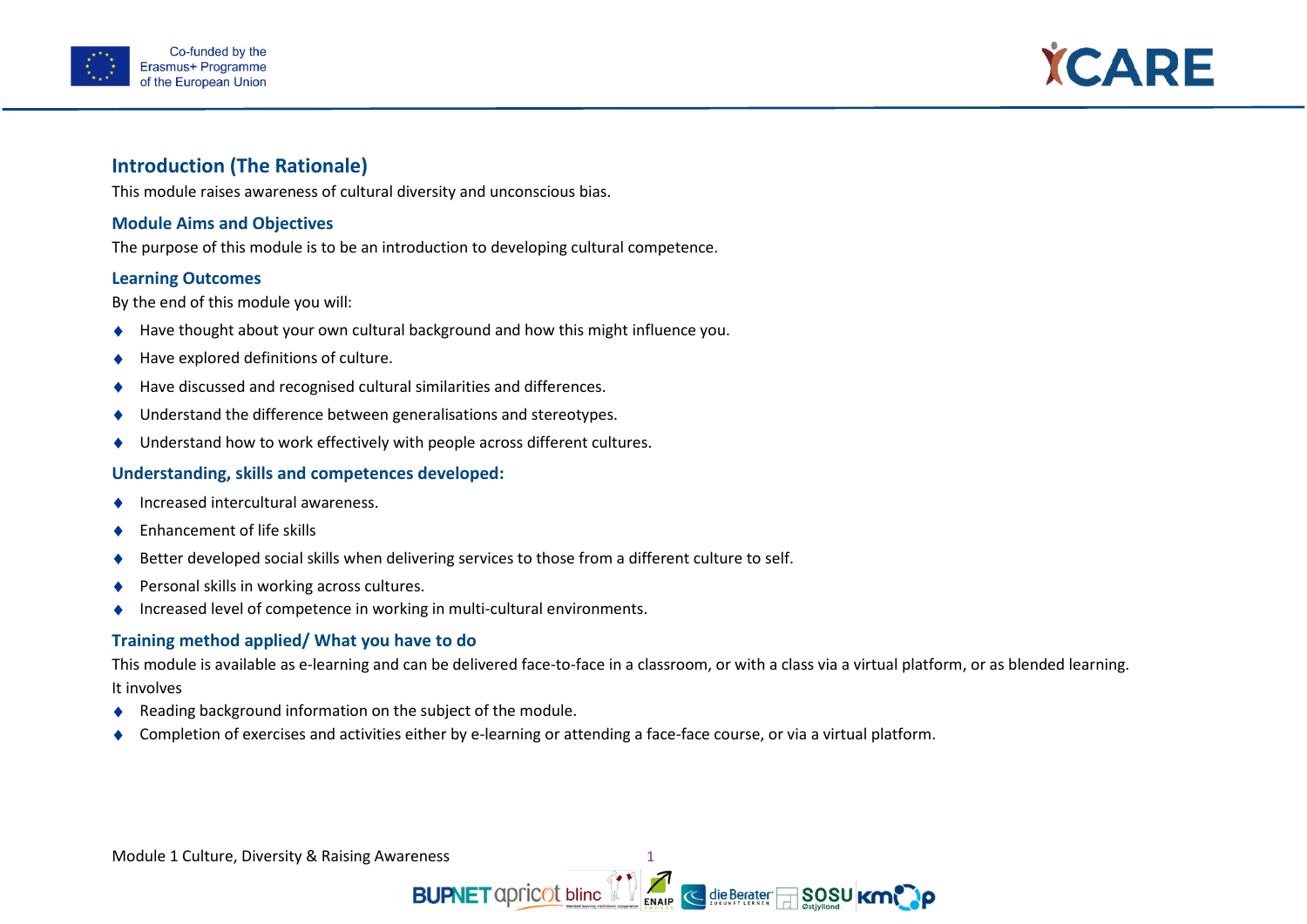



♦ Self-assessments for reflection and checking understanding

## **Duration: 2 hours**

# <span id="page-5-0"></span>**Further Reading**

You will also find a range of supporting resource materials available in the **I-CARE Toolbox** and on the **I-CARE App.**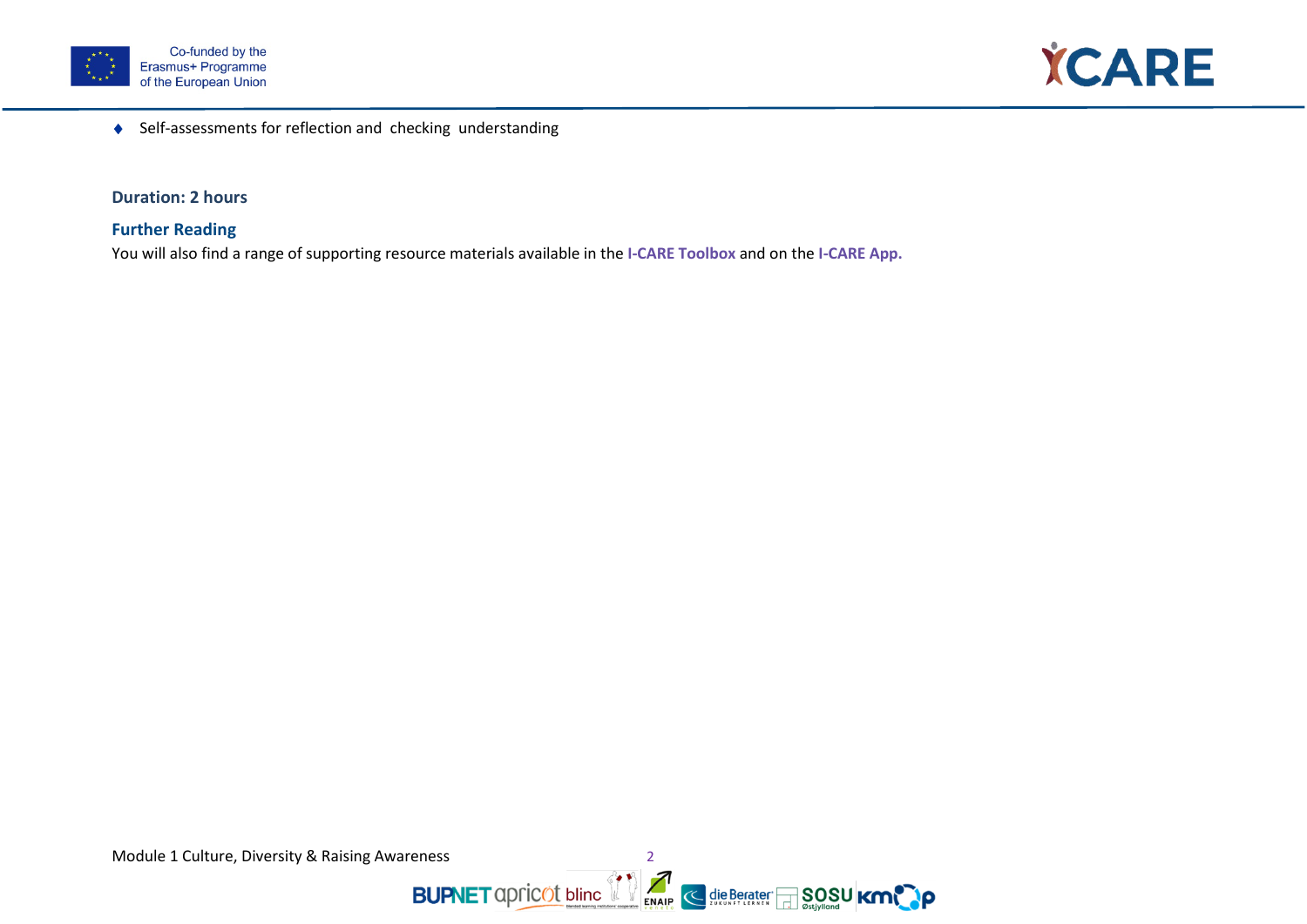



# <span id="page-6-0"></span>**Section 1: Culture, Diversity and Raising Awareness**



Trainer input (slide3)

Yesterday I was talking to my colleague about her mother-in-law coming to live with her and her husband. She told me that it will be a bit crowded, and the children will have to share a bedroom. I asked her if this was going to be temporary or permanent arrangement. She looked surprised by my questions and said, of course, it will be a permanent arrangement. I began to wonder about why she said 'of course'. Why do you think she said that?

Trainer's notes (slide 3)



Activity - Thinking About You – Who are you Culturally Speaking? (slide 4)

- a. Where were you born?
- b. Where were your mother and father born?
- c. Where were your grandparents born?
- d. What culture were you born into?
- e. What is the culture you most align yourself to?



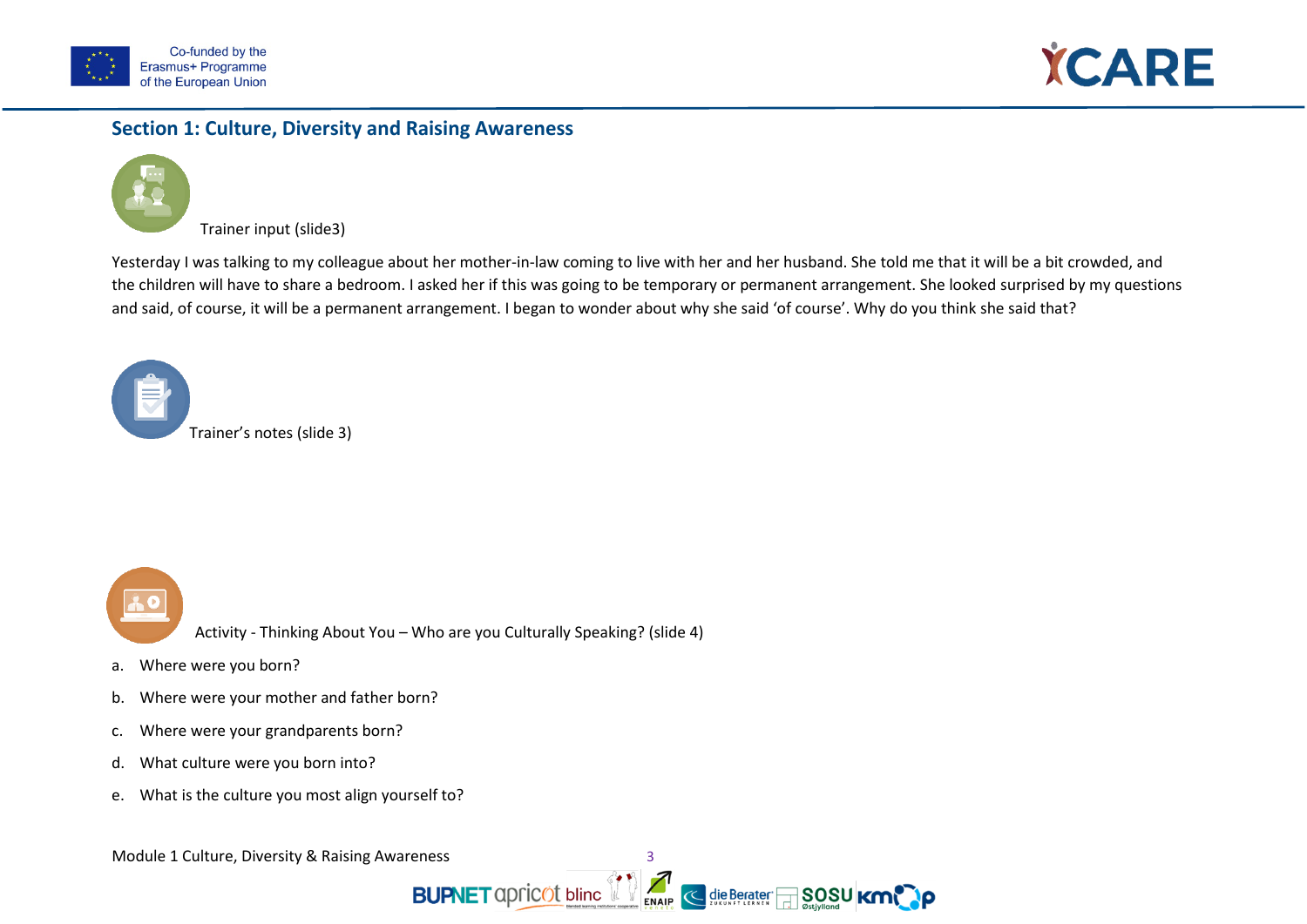





Trainer input (slide 5)

There are many different definitions of cultures. These are just 4 of them.

- A. Culture is a shared way of living (Berry)
- B. Culture is the learned and shared values, beliefs, and behaviours of a group of interacting people. (Bennett M.)
- C. Culture is a collective programming of the mind. (Hofstede)
- D. Culture is the whole range of human activities which are learnt and not instinctive and which are transmitted from generation to generation through various learning process. ( J. Beattie)





Activity - Describing Culture (slide 6)

Having read the definitions which one do you think is the best way to describe culture? Discuss and give your reasons.

Is it: A, B, C, D?

Why do you think this one is the best description?

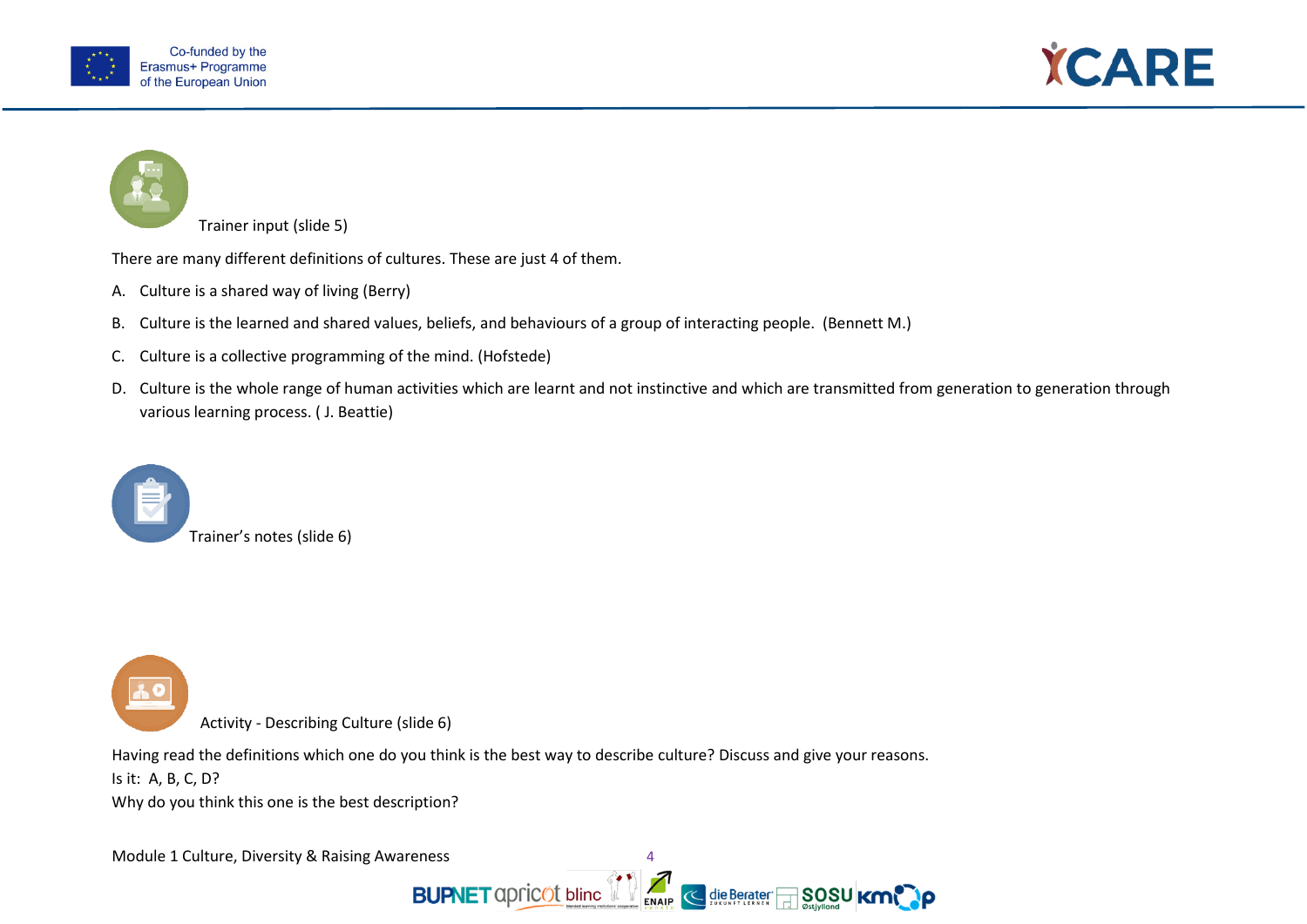





Trainer input – Cultural contact lenses (slides 7, 8)

A very simple way to think about different cultures is to think of each culture as having a different set of coloured contact lenses, some colours are more similar and others a greater contrast. At birth a baby is given the contact lenses of his or her culture through which they start and continue to view the world. Explain the Iceberg Theory and then ask learners to contribute items that are above the 'water line'; DRESS – what do people generally wear to go to a wedding? ARCHITECTURE – what is the most common style of buildings? FOOD – what food do people eat on a daily basis?

Activity – Looking at Culture (slide 9)

Think about your own cultural background. Choose an example for the following, all of which are above the waterline. DRESS – what do people generally wear to go to a wedding? ARCHITECTURE – what is the most common style of buildings? FOOD – what food do people eat on a daily basis?



Trainer input - Culture below the waterline (slides 10, 11, 12)

The things in a culture that are below the waterline are the things that we do not easily see or can identify and, in some cases, understand. These are the values and beliefs that are part of a culture that could be termed 'the way we do things'. One example is our attitude to family. What our attitudes to our family are will often depend on whether we belong to a culture that sees people not as individuals but as part of a family group, needing the support of the family, as well as providing support to the family. The needs, wants and wishes of the family are bigger than those of the individual. In some cultures

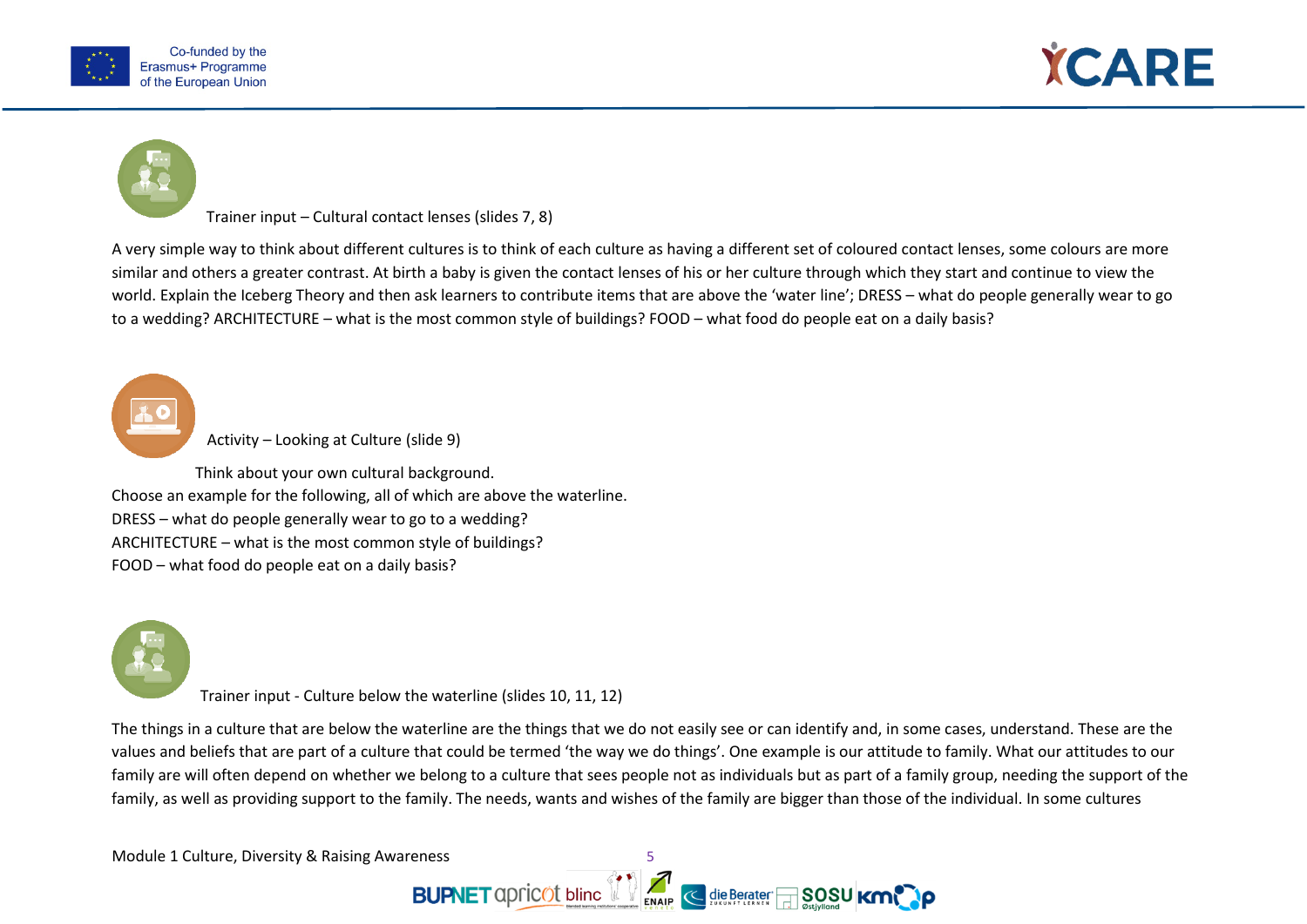

individuals within the family are taught to be independent from the family and make their own way in the world. The needs, wants and wishes of the individual are bigger than those of the family group. Then explain the 3 levels of uniqueness in human mental programming and follow this with culture in everyday life. Each person carries around several layers of cultural 'programming'. It starts when a child learns the basic values of what is right and wrong, good and bad, logical or illogical, and what is thought to be beautiful or ugly. This learning turns into subconscious judgments that are used daily and also influenced by the individual's personality. Cultural values are difficult to discuss because they are taken for granted. It is only when a person's assumptions are challenged, or they actively think about them and challenge them themselves that they realise that they exist.



Show slide 13 and ask learners to decide which statements they agree with and follow this up with the next input, there is no discussion required as there are no right or wrong answers.



Activity – Exploring culture and you (slide 13)

Mark the statements you agree with.

- a. I expect to make my own choices about what and where I study / work.
- b. Free will and self-determination are very important to me.
- c. I know I should always consult my family on important decisions.
- d. The good of the family unit is more important than me doing exactly what I want to do.
- e. I have always been encouraged to be independent and make my own decisions.
- f. I think always speaking my mind and saying exactly what I mean, is the best thing to do.
- g. I was brought up to not speak my mind but to listen to those older than me.

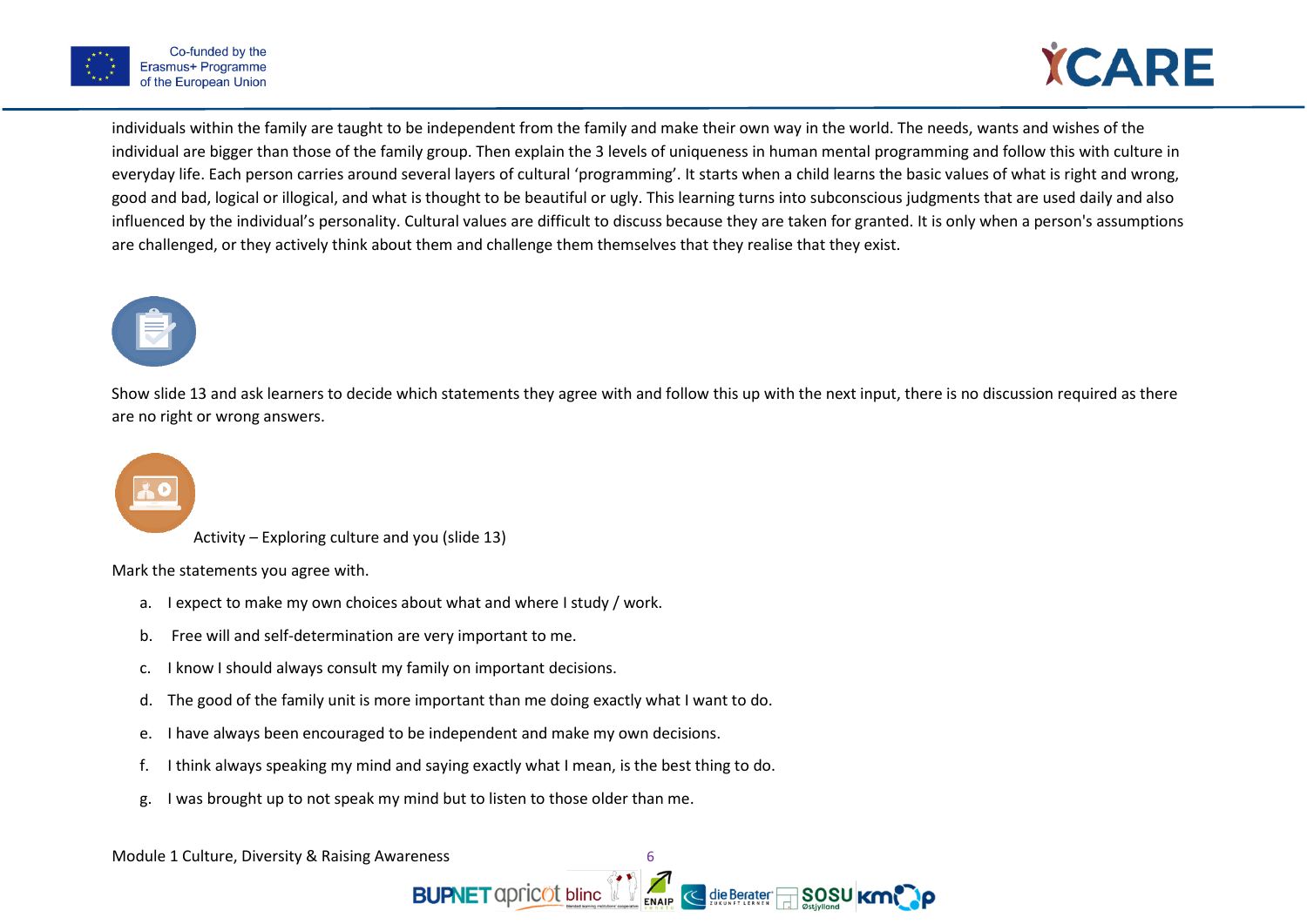





Trainer input – Cultural rights and wrongs (slide 14)

There are no right or wrong responses to the statements. Your responses will depend on your own culture and your personality. It is important that we don't assume other people are wrong if they have a different set of responses. Providing a service in any healthcare setting staff need to understand their own cultural values and recognise that those from a cultural background different to theirs may be different.



There are 2 different layers to culture. The observable things like food, dress, and architecture. Then there are the values and the basic assumptions that drive people to think and behave in certain ways. It can be difficult to discover the values that govern people's responses and behaviour in cultures different to our own. However we must strive to find out what these might be. It can also be difficult for us to identify what our own values and assumptions are that are driving our behaviour. We should try and be aware of them. To work effectively across cultures we need to ask questions, listen effectively, and suspend our own cultural judgements. We should also try to identify our unconscious thoughts that drive our responses in situations. Often referred to as unconscious bias.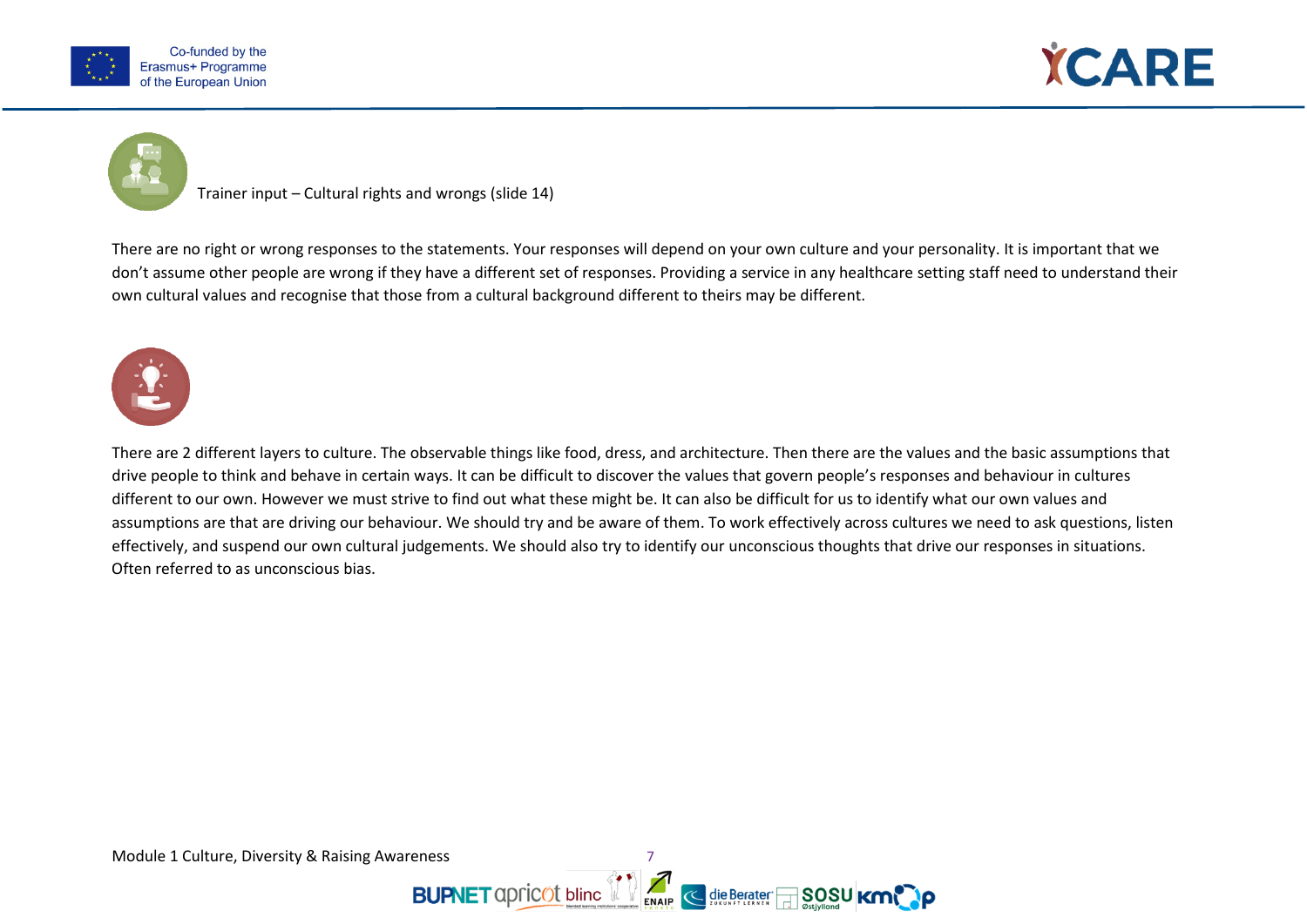



# <span id="page-11-0"></span>**Section 2: Diversity and Unconscious Bias**



<span id="page-11-1"></span>Trainer input - Thinking about different cultural backgrounds (slides 17, 18)

We live in diverse societies, but we can hold subconscious attitudes about those who are from different cultural backgrounds to ourselves. We can be influenced by stereotypes that can be both negative and positive. These can influence the way we interact and understand others. Stereotypes and generalisation. Stereotypes …are an ending point. No effort is made to ascertain whether it is appropriate to apply it to the person or group in question. Generalisations: serve as a starting point. They can help us make sense of our world by using information we already know.



Module 1 Culture, Diversity & Raising Awareness and Module 1 Culture, Diversity & Raising Awareness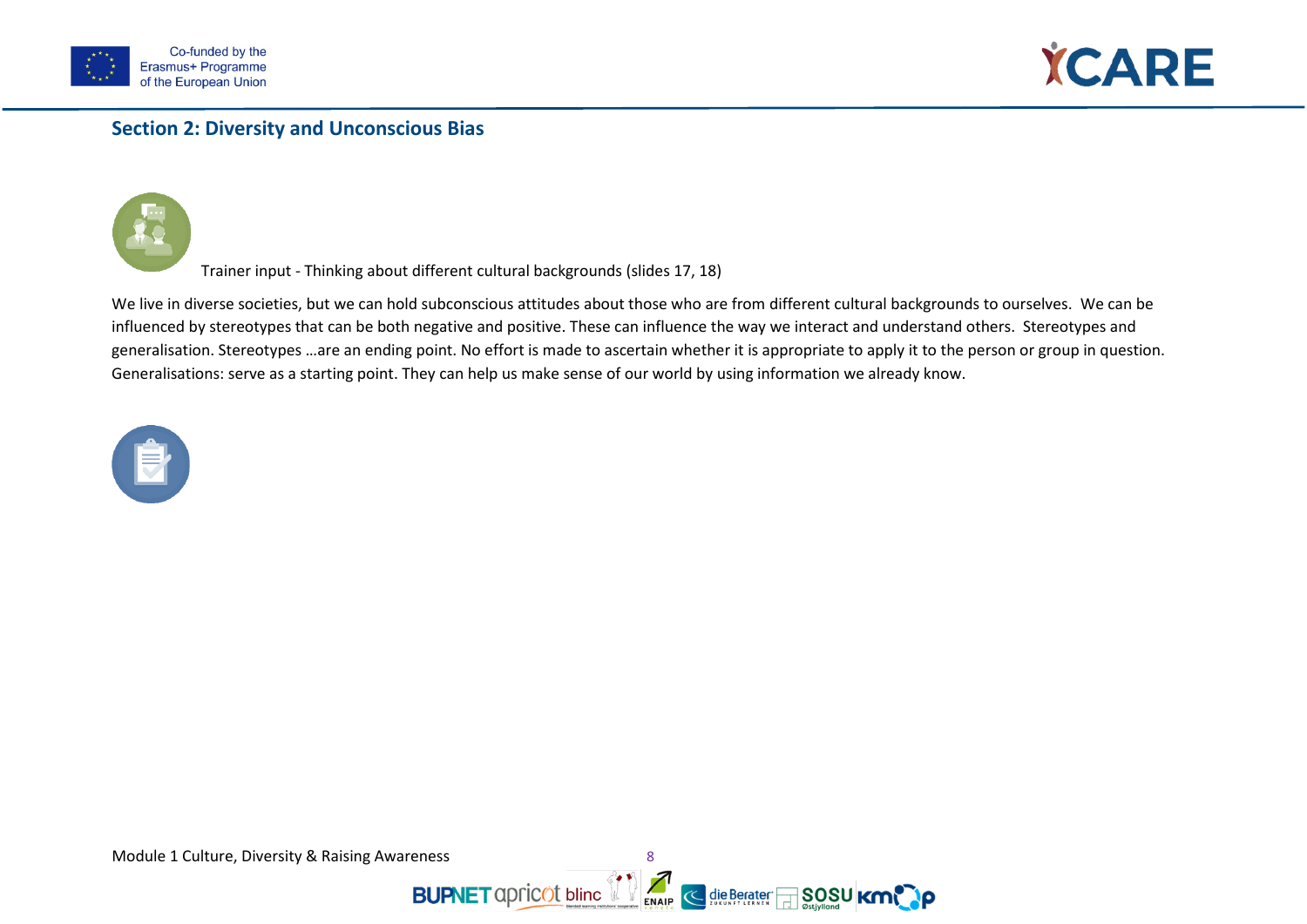



Activity – Alice and Priti (slides 19,20)

Alice has a new client called Priti, who is a woman of Asian background. When Alice is discussing with Priti about her care Priti tells her she comes from a large family. On hearing this Alice assumes that Priti belongs to a large extended family and 3 generations of the family live together in the same house and she will have plenty of support at home.

What assumptions did Alice make about Priti?

- b. Do you think Alice was right in her assumptions about Priti?
- c. Do you think Alice was using a stereotype to make her assumptions
- d. Do you think the assumptions that Alice made could influence the care package she is discussing with her?



Activity – About you (slide 22)

- Has anyone ever made an assumption about you?
- What do you think the assumption was based on? Was it a stereotype?
- Was it accurate?
- Why do you think people make assumptions about others?



Trainer input – Unconscious bias (slides 23, 24. 25)

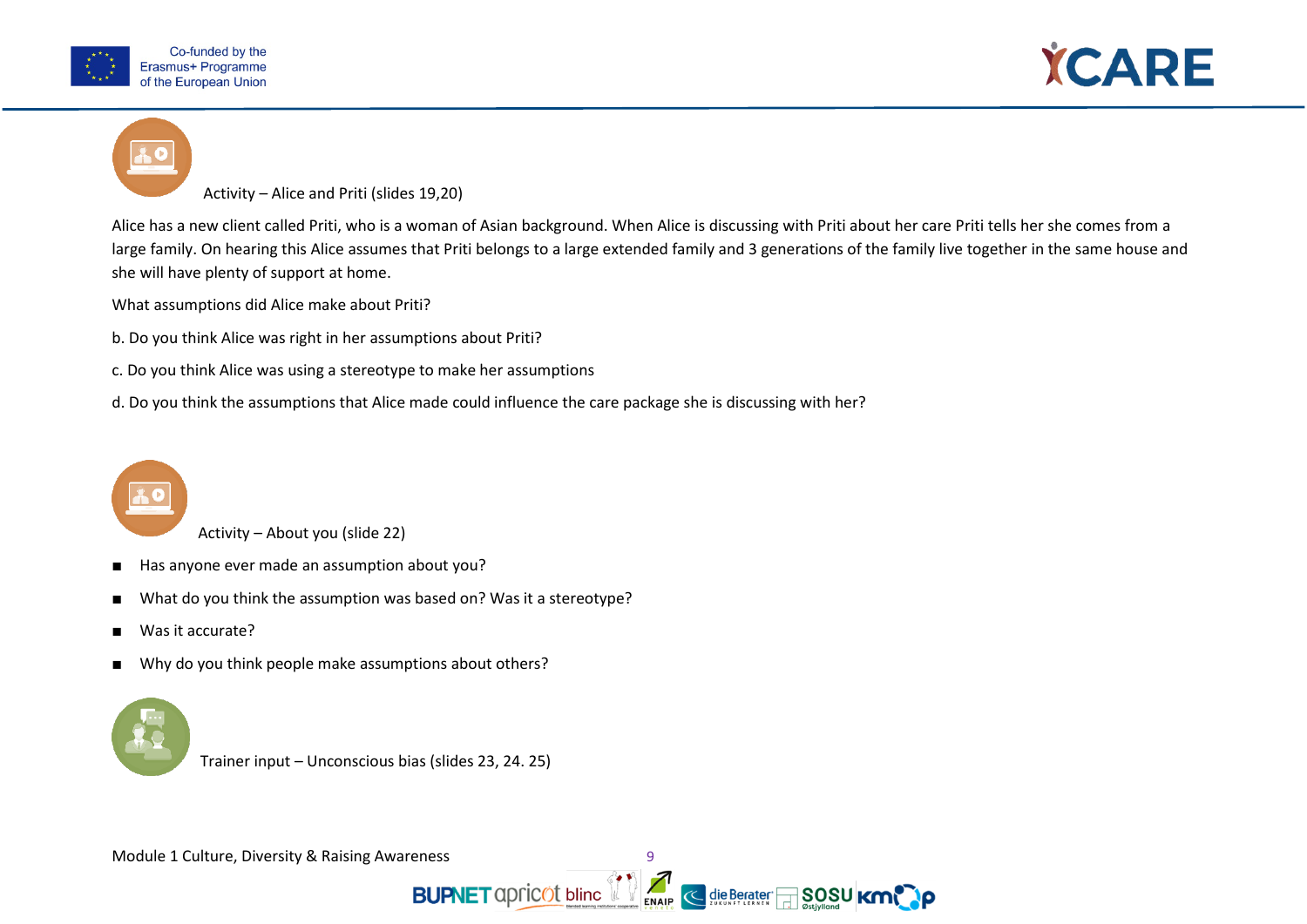



We make assumptions about people that can be both positive or negative because of our unconscious bias. Unconscious bias is the brain's automatic tendency to take mental shortcuts based on stereotypes and preconceptions about what is right and wrong. It is an adaptive skill that we use subconsciously to quickly process millions of bits of information, but it can cause problems when needing to provide a good service across all cultures. If we had to think long and hard about every decision we had to make during the day we would become exhausted. So to lighten the load our brain's decision making is broken down into two systems, one fast thinking (system 1 thinking), and one slow and deliberate, (system 2 thinking). We need to choose the right type of thinking for different situations. System 1 for everyday situations. System 2 for more important decisions. Simply put, our brains have 2 systems which we use when making the 1000's of decisions that we have to make every day. **System 1 Thinking, FAST,** Unconscious, automatic, effortless, without self-awareness or control. It assesses the situation and makes quick decisions. This makes up 98% of all our thinking. **System 2 Thinking: SLOW** Deliberate and conscious, controlled mental process and rational thinking, with self-awareness or control. It seeks new/missing information to make decisions. This makes up 2% of all our thinking.



Ask the learners to shout out which system they would use for the statements on slide 26, this is just to check understanding of the different ways we use our brains. Then go through the answers on the next slide or tell them as you go along.



Activity – Systems Thinking (slides 26. 27)

Which type of thinking, either System 1 or 2, you should you use for each of the situations.

- a. How much milk to put in your tea or coffee.
- b. What top or shirt to wear when you are getting dressed.
- c. How to answer questions in an interview for a job.



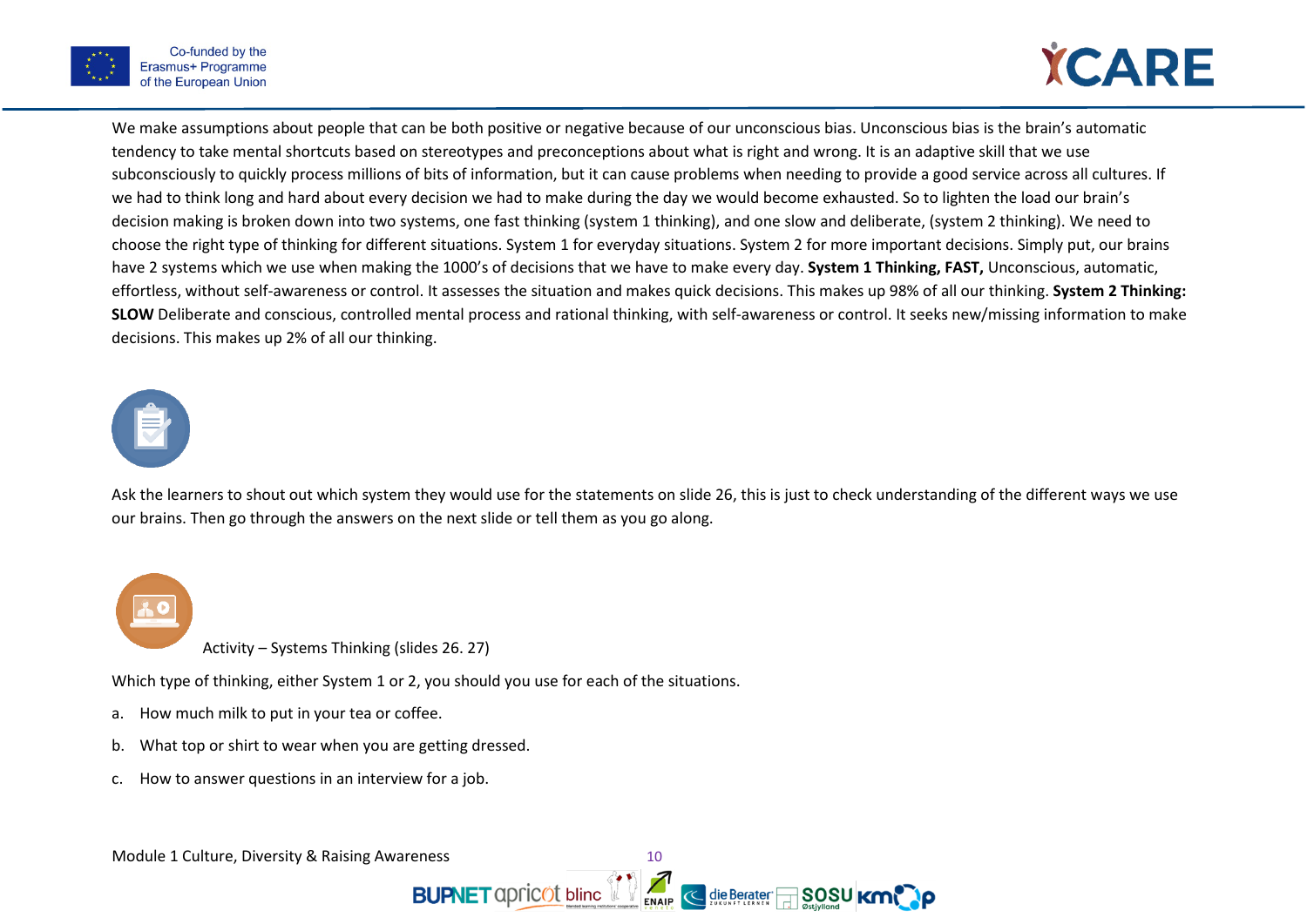



- d. How to plan a trip away.
- e. What to ask a client about what they need.
- f. What to eat for lunch.
- g. How to identify the factors needed to decide on the best way to care for someone.



We use System 1 Thinking for the everyday decisions. If we had to think long and hard about everything we would find life very difficult. Our brain uses shortcuts and patterns to draw conclusions by using the information subconsciously stored in our mental lockers. This allows us to make swift assessments of situations.

However, we often use System 1 Thinking when we should be using System 2 Thinking. This is when we can allow our unconscious bias to influence our decisions and not always make the best ones. This can lead to us making decisions about the care we are giving based on what we think we know and not finding out what we don't know.

Developing our competency in becoming culturally aware will help us move into System 2 Thinking in situations where we need to know more to better understand the needs and wants of people from cultures different to our own.

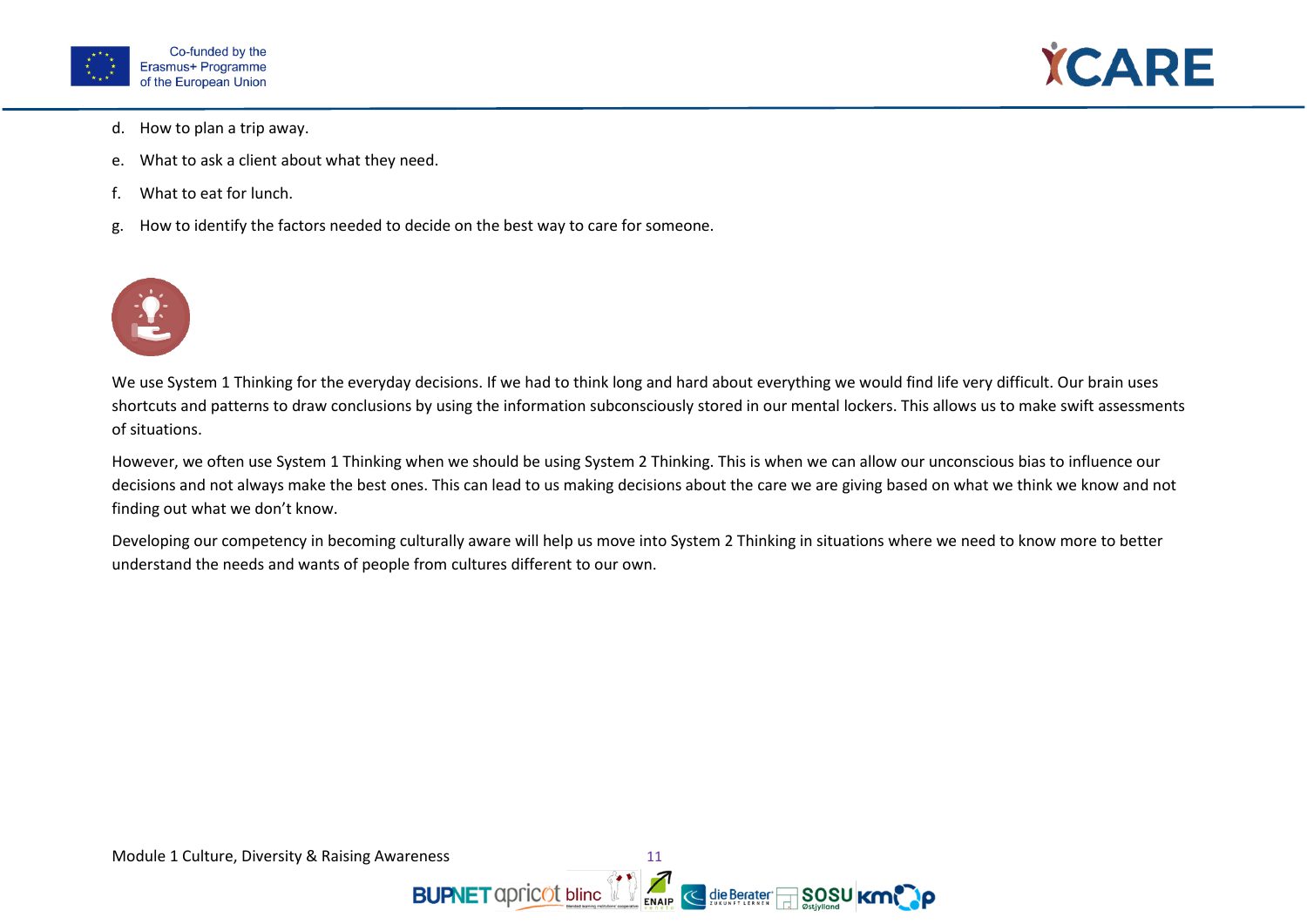



# <span id="page-15-0"></span>**Section 3: Working Across Cultures**



Trainer input - Importance of recognising ours and others cultures (slide 30)

No culture is superior to another. When we attempt to judge the relative values of a different culture we will be using our own culture as a yard stick in making that judgement. To provide a culturally appropriate service we need to be aware of our own cultural values and expectations and make time to explore the possible differences in attitudes, values, beliefs, and ways of doing things in other cultures.



#### Trainer's notes -Case Study (slide 31)

Read the case study to the learners / show it on the slide, and either ask them to discuss it and answer the questions in pairs or discuss it as a class. Take feedback on what conclusions they came to.

#### Activity – Case Study (slides 31, 32)

The working day had ended, and one staff member was feeling particularly tired that day. She had spent the afternoon dealing with an elderly woman who seemed to be unable to make any decisions on her preference for treatment and care. This was such a contrast to the elderly woman with whom she had been dealing in the morning. She had been vocal and assertive in what she wanted and how she wanted it. They

had discussed together what was possible, negotiated a bit and now the woman was satisfied and knew what to expect. Her client in the afternoon didn't make eye contact with her, replied 'yes' to most questions and said she was 'happy' with the plans, but needed to speak to her family about it. Actually she hadn't looked happy whilst she had been speaking to her, she looked anxious and unhappy. The more she was pressed for a decision, that she was quite capable of making, she repeated, 'you must ask my family, I am only an old woman'. **Questions** 

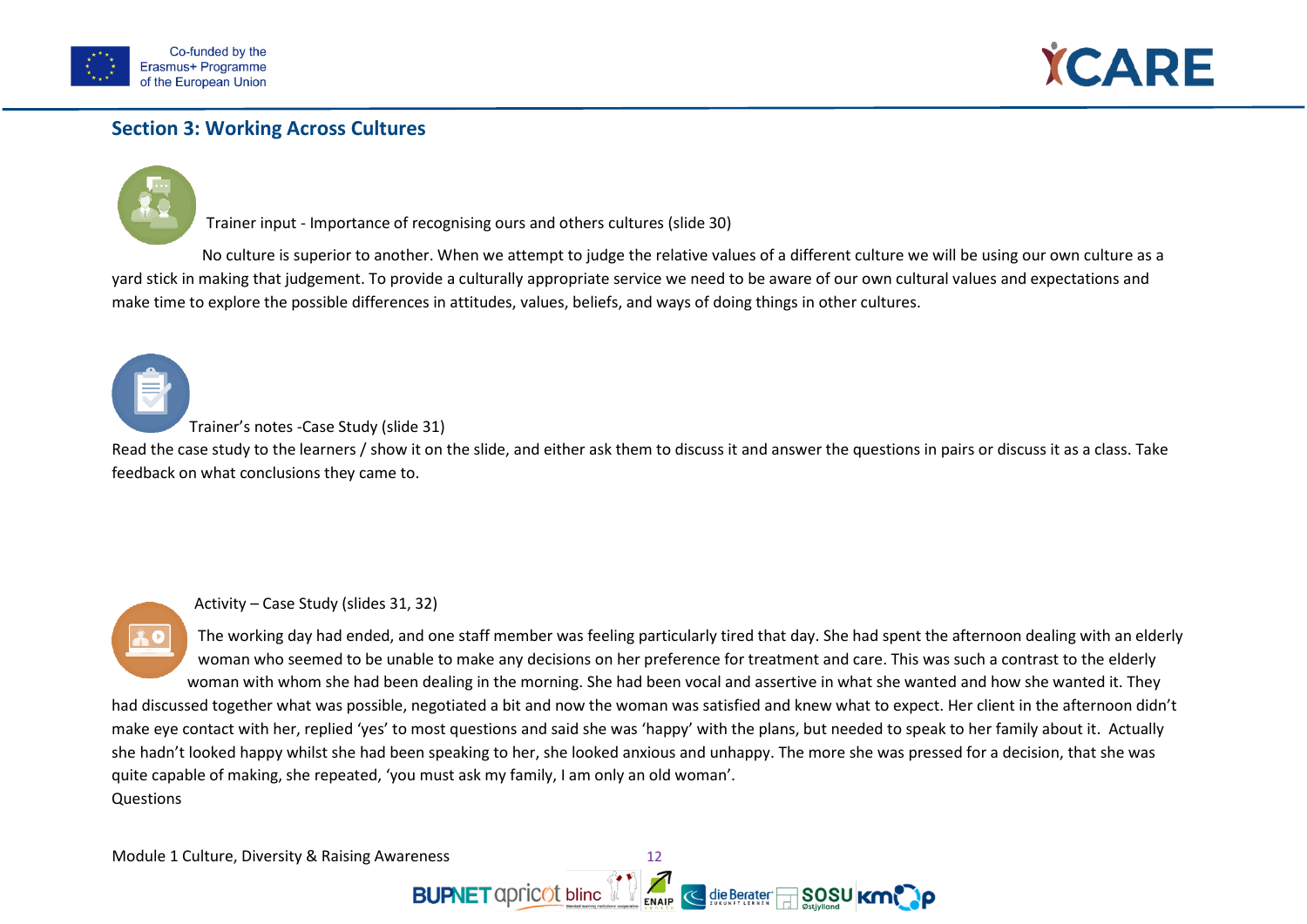



- What do you think the issues are in this story?
- Do you think that there were any cross-cultural misunderstandings taking place?
- What do you think the morning client's values were?
- What do you think the afternoon client's values were?
- What do you think the staff member could have done to improve the way they handled the situation in the afternoon to make the client feel happier and comfortable with the discussion?

Trainer's notes – Cultural values (slides 33)

Ask the learners to write down which of the statements they agree with, then take a discussion on who agrees with which statement and why. The essence of this exercise is to get a range of answers and reasons, none of which are right or wrong, all come from different cultural perspectives.

Activity – Cultural values (slide 33)



Choose which statement you most agree with.

I have an unquestioning respect for my elders. OR Respect has to be earned and is not freely given.

Learning from authority is expected. OR Learning from experience is encouraged.

Ambitions are family centred and seen as ways of improving the family. OR Individuals are free to pursue their own ambitions.

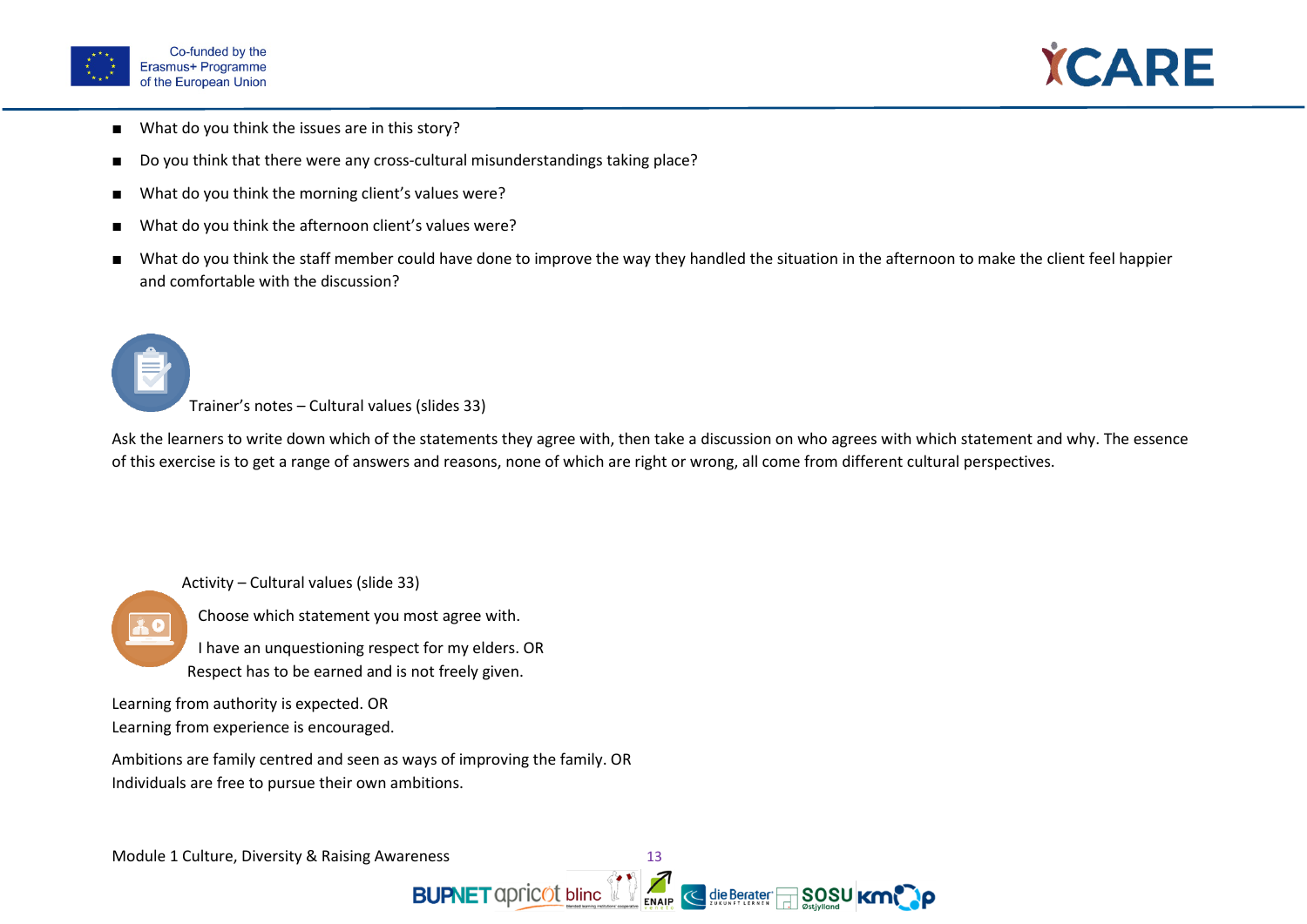



Dependence on family is valued. OR Independence is valued.

Family based activities are seen as the norm. OR Spending time with one's peer group is seen as the norm.



To improve your inter-cultural competencies you must know yourself, your opinions, biases, values and understand the influence your own cultural background has on you. In intercultural encounters, take your time to explore what the other persons way of seeing the world is, don't assume it is the same as yours. Don't assume there is only one way of doing things or one solution to a problem or issue. There may be others you have not thought of from another cultural perspective. Be mindful that people who are speaking your language as their second language may not use it in the same way as you. They may be translating directly from their own first language. Make sure you use clear, unambiguous language when you are asking questions and listen to and check out the answers to ensure a joint understanding, in order to provide a quality service.

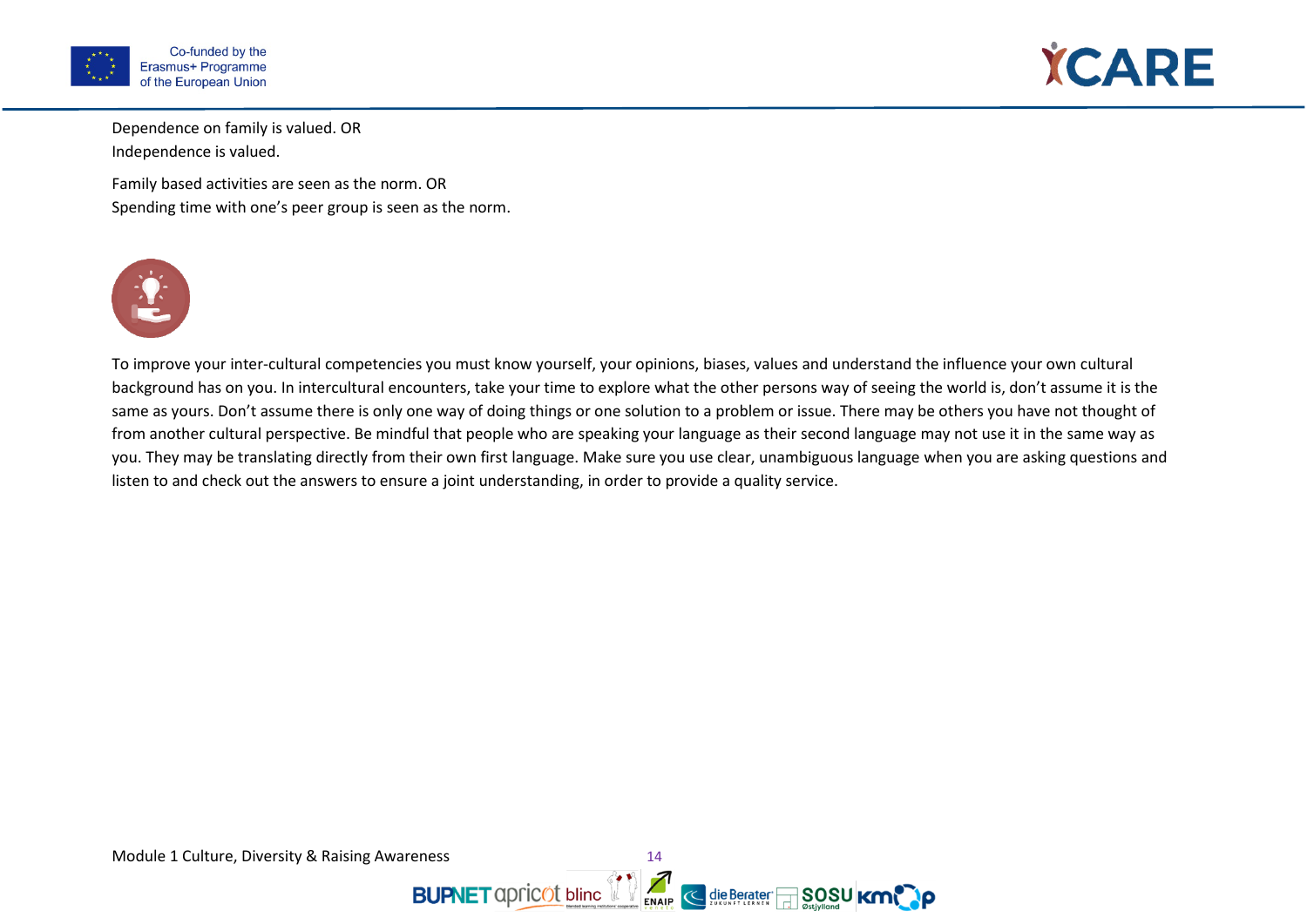



# **Section 4 Working in Culturally Diverse Teams**



Trainer input - Benefits of working in culturally diverse teams (slide 36)

Managing and working in a culturally diverse team can be challenging. Understanding cultural diversity and having a positive outlook of the benefits of cultural diversity results in diverse teams being able to provide a better service to clients and patients. Understanding cultural differences and recognising one's own cultural values and how these can impact in building an effective team is part of developing emotional intelligence (understanding ourselves and others).



Ask learners to list 3 benefits to the team and then list 3 benefits to the clients / patients, collect them together and list them on a flipchart / whiteboard and discuss each of them. Then go through slide 38 to add to this discussion.

Activity – Benefits of working in culturally diverse teams (slide 37)

Benefits of working in a culturally diverse team (to the team) Benefits of working in a culturally diverse team (for the clients / patients)



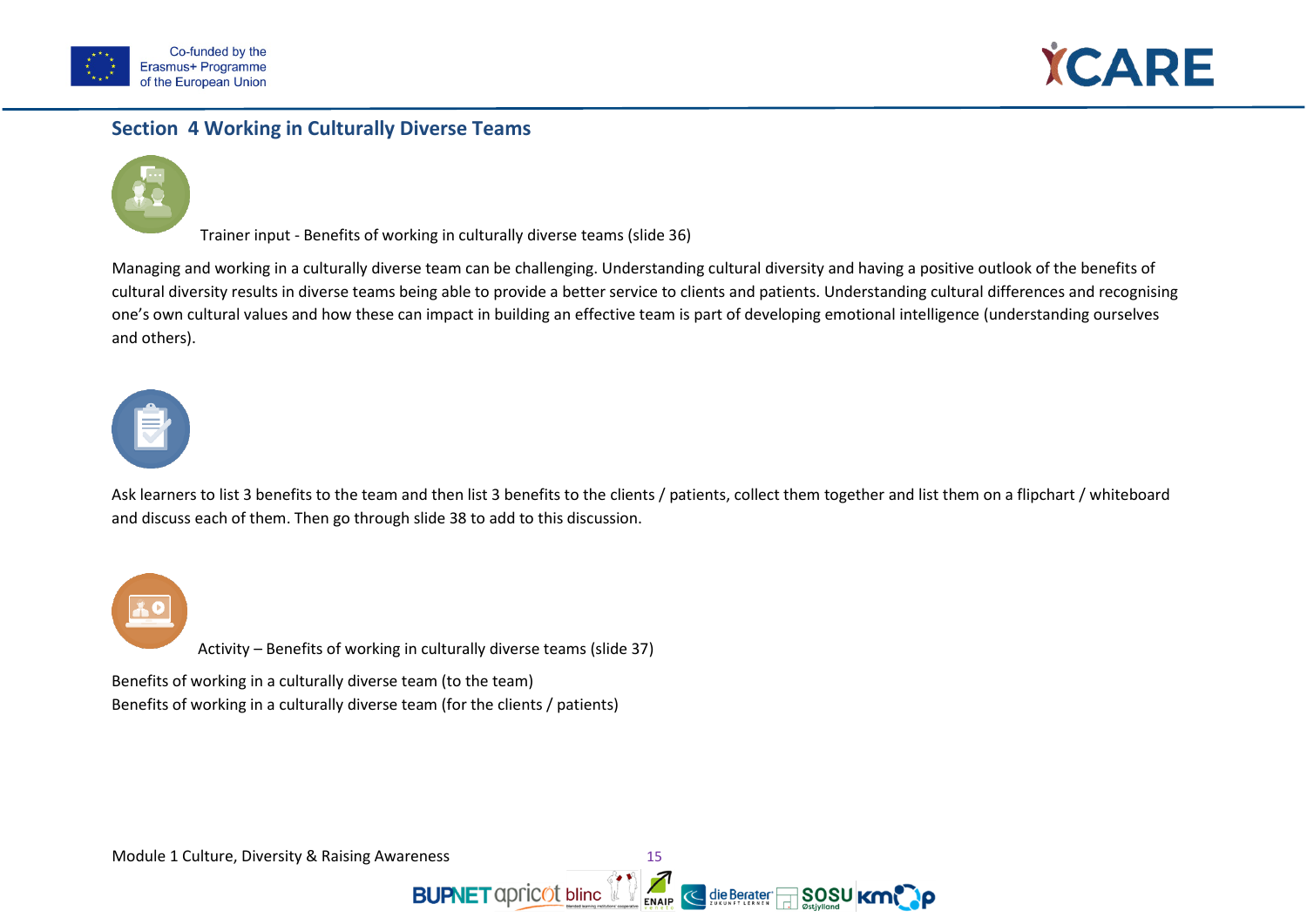





Trainer input (Slide 38)

These are the areas you are looking for. Acknowledging and respect cultural differences. Ensuring everyone can contribute to the teams 'norms' (the ways of doing things). Encouraging sharing when problem solving to use everybody's cultural experience and beliefs. 'Over' communicating – that is taking longer to ensure everyone understands exactly what the 'problem' is and what the 'outcome' will be in all situations. Taking time to build rapport and trust in the team. Leveraging cultural diversity and using it as a key resource to enable the team to provide an excellent service.





Finish the session by asking learners to complete an action plan, this can be done individually, at the end of the session or at a later time outside the session, or you can go around the group and ask each person to contribute, one thing they have learnt and one action they will take / behaviour they will change as a result of the learning.